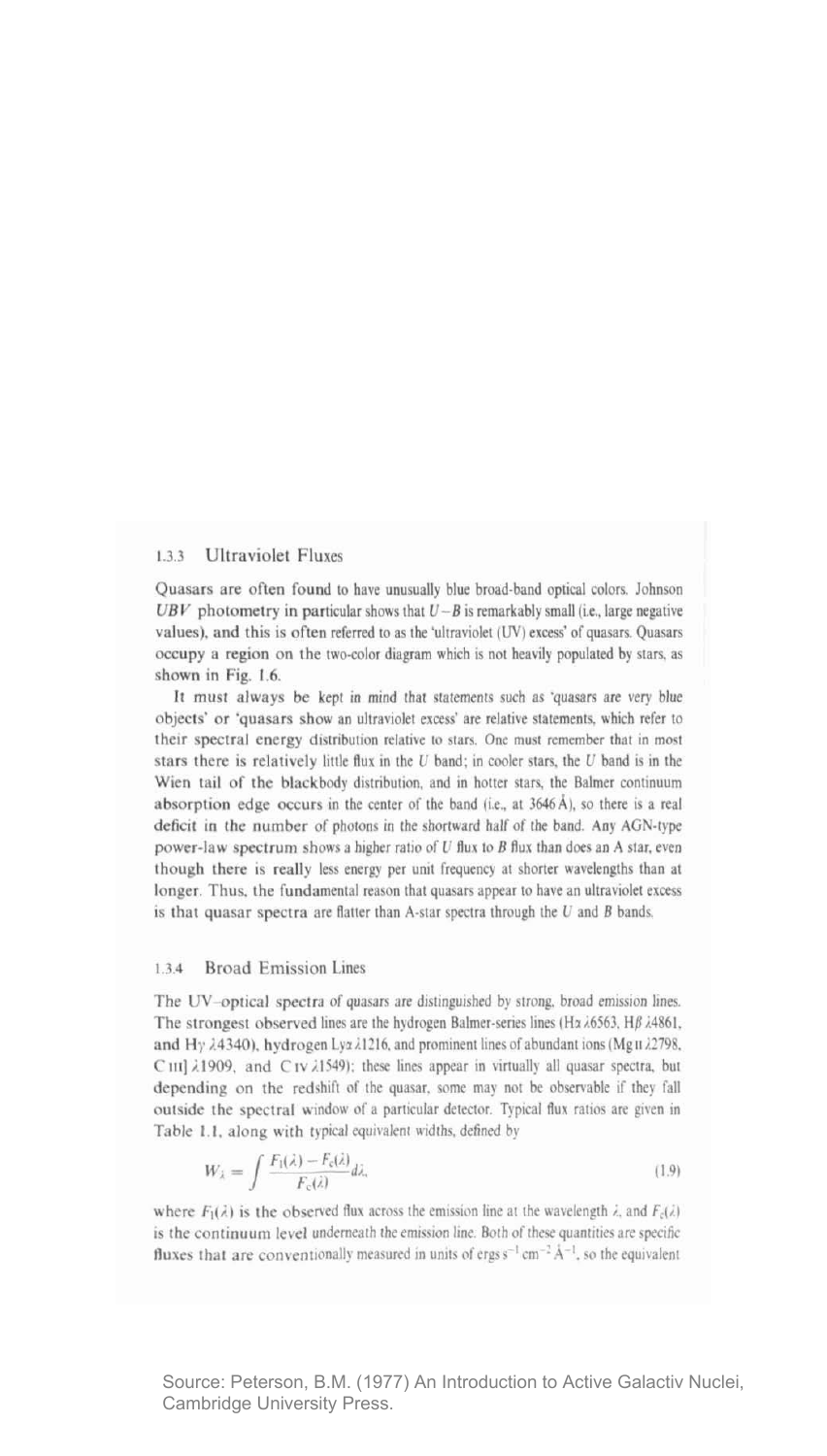

Fig. 1.6. The locations of 788 quasars from the Hewitt and Burbidge (1993) catalog on a two-color  $(U - B)$  vs.  $B - V$ ) diagram. The locus of the zero-age main sequence, with spectral types indicated, is also shown. The line in the lower left shows how points will be translated due to amounts of reddening corresponding to visual extinction  $A_V$  (based on the extinction curve of Cardelli, Clayton, and Mathis (1989) with  $R_V = A(V)/E(B - V) = 3.1$ ). Most quasars with measured UBV magnitudes are color-selected, i.e., identified as quasar candidates on the basis of their blue colors, especially  $U - B < 0$ .

width is measured in ångströms.<sup>†</sup> It is nearly always sufficient to approximate eq. (1.9) by

$$
W_{\lambda} = \frac{F_{\text{line}}}{F_{\text{c}}(\lambda)},\tag{1.10}
$$

where  $F_{\text{line}}$  is the total line flux, usually in units of ergs s<sup>-1</sup> cm<sup>-2</sup>.

<sup>+</sup> X-ray fluxes are sometimes given in units like photons s<sup>-1</sup> cm<sup>-2</sup> keV<sup>-1</sup>, so equivalent widths of X-ray lines are given in keV.

> Source: Peterson, B.M. (1977) An Introduction to Active Galactiv Nuclei, Cambridge University Press.